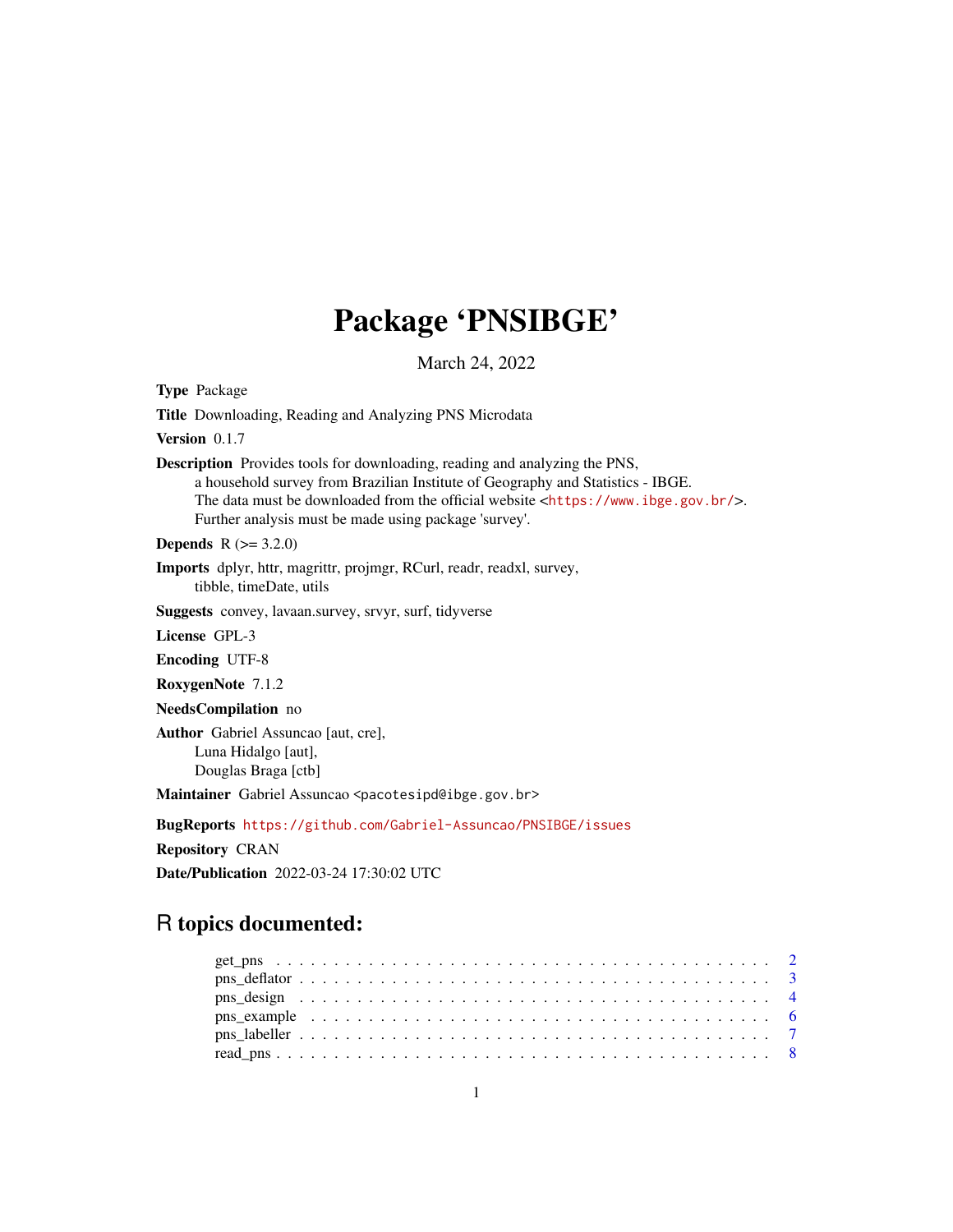<span id="page-1-0"></span>2 get\_pns

#### $\blacksquare$

<span id="page-1-1"></span>get\_pns *Download, label, deflate and create survey design object for PNS microdata*

# Description

Core function of package. With this function only, the user can download a PNS microdata from a year and get a sample design object ready to use with survey package functions.

#### Usage

```
get_pns(
 year,
  selected = FALSE,
  anthropometry = FALSE,
 vars = NULL,
  labels = TRUE,
  deflator = TRUE,
 design = TRUE,
  savedir = tempdir())
```
# Arguments

| year          | The year of the data to be downloaded. Must be a number equal to 2013 or 2019.<br>Vector not accepted.                                                                                                                                                                                |
|---------------|---------------------------------------------------------------------------------------------------------------------------------------------------------------------------------------------------------------------------------------------------------------------------------------|
| selected      | Logical value. If TRUE, the specific questionnaire for selected resident will be<br>used. If FALSE, the basic questionnaire for household and residents will be used.                                                                                                                 |
| anthropometry | Logical value. If TRUE, the specific questionnaire for the anthropometry module<br>of the selected resident will be used. If FALSE, the questionnaire defined by the<br>selected argument of this function will be used. This argument will be used<br>only if year is equal to 2019. |
| vars          | Vector of variable names to be kept for analysis. Default is to keep all variables.                                                                                                                                                                                                   |
| labels        | Logical value. If TRUE, categorical variables will presented as factors with labels<br>corresponding to the survey's dictionary.                                                                                                                                                      |
| deflator      | Logical value. If TRUE, deflator variables will be available for use in the micro-<br>data.                                                                                                                                                                                           |
| design        | Logical value. If TRUE, will return an object of class survey. design or svyrep. design.<br>It is strongly recommended to keep this parameter as TRUE for further analysis.<br>If FALSE, only the microdata will be returned.                                                         |
| savedir       | Directory to save the downloaded data. Default is to use a temporary directory.                                                                                                                                                                                                       |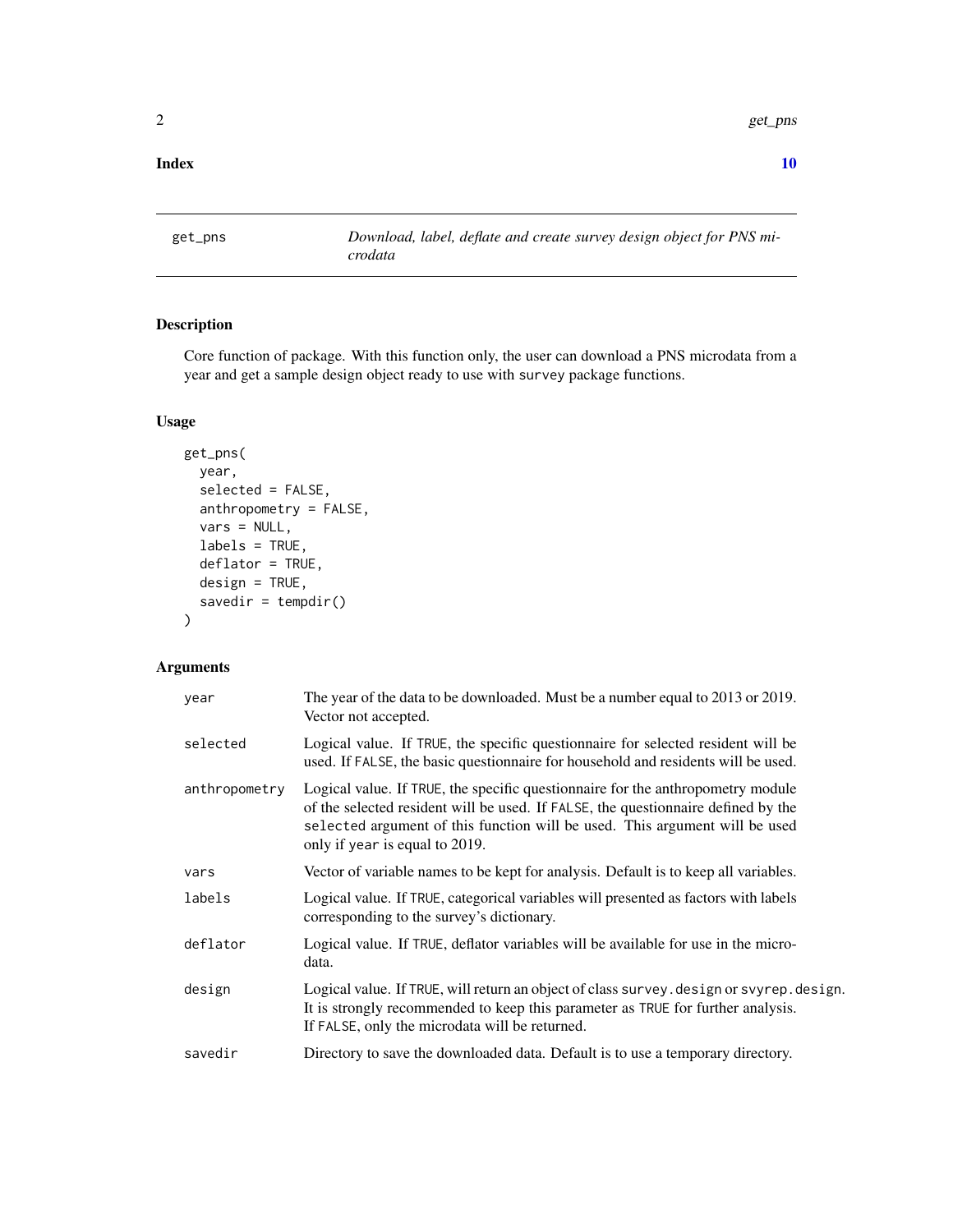#### <span id="page-2-0"></span>pns\_deflator 3

#### Value

An object of class survey.design or svyrep.design with the data from PNS and its sample design, or a tibble with selected variables of the microdata, including the necessary survey design ones.

#### Note

For more information, visit the survey official website <[https://www.ibge.gov.br/estatisticas](https://www.ibge.gov.br/estatisticas/sociais/saude/9160-pesquisa-nacional-de-saude.html?=&t=o-que-e)/ [sociais/saude/9160-pesquisa-nacional-de-saude.html?=&t=o-que-e](https://www.ibge.gov.br/estatisticas/sociais/saude/9160-pesquisa-nacional-de-saude.html?=&t=o-que-e)> and consult the other functions of this package, described below.

#### See Also

read pns for reading PNS microdata. [pns\\_labeller](#page-6-1) for labeling categorical variables from PNS microdata. [pns\\_deflator](#page-2-1) for adding deflator variables to PNS microdata. [pns\\_design](#page-3-1) for creating PNS survey design object. [pns\\_example](#page-5-1) for getting the path of the PNS toy example files.

#### Examples

```
pns.svy <- get_pns(year=2019, selected=FALSE, anthropometry=FALSE, vars=c("J007","J009"),
                       labels=TRUE, deflator=TRUE, design=TRUE, savedir=tempdir())
# Calculating proportion of people diagnosed with chronic diseases
if (!is.null(pns.svy)) survey::svymean(x=~J007, design=pns.svy, na.rm=TRUE)
pns.svy2 <- get_pns(year=2019, selected=TRUE, anthropometry=FALSE, vars=c("N001","N00101"),
                       labels=TRUE, deflator=TRUE, design=TRUE, savedir=tempdir())
# Calculating proportion of people's self-rated health
if (!is.null(pns.svy2)) survey::svymean(x=~N001, design=pns.svy2, na.rm=TRUE)
pns.svy3 <- get_pns(year=2019, selected=FALSE, anthropometry=TRUE, vars=c("W00101","W00201"),
                       labels=TRUE, deflator=TRUE, design=TRUE, savedir=tempdir())
# Calculating the average weight of people
if (!is.null(pns.svy3)) survey::svymean(x=~W00101, design=pns.svy3, na.rm=TRUE)
```
<span id="page-2-1"></span>pns\_deflator *Add deflator variables to PNS microdata*

#### Description

This function adds deflator variables to PNS microdata. For deflation of income variables, the documentation provided through the following address must be used: [https://ftp.ibge.gov.](https://ftp.ibge.gov.br/PNS/Documentacao_Geral/PNSIBGE_Deflator.pdf) [br/PNS/Documentacao\\_Geral/PNSIBGE\\_Deflator.pdf](https://ftp.ibge.gov.br/PNS/Documentacao_Geral/PNSIBGE_Deflator.pdf).

#### Usage

pns\_deflator(data\_pns, deflator.file)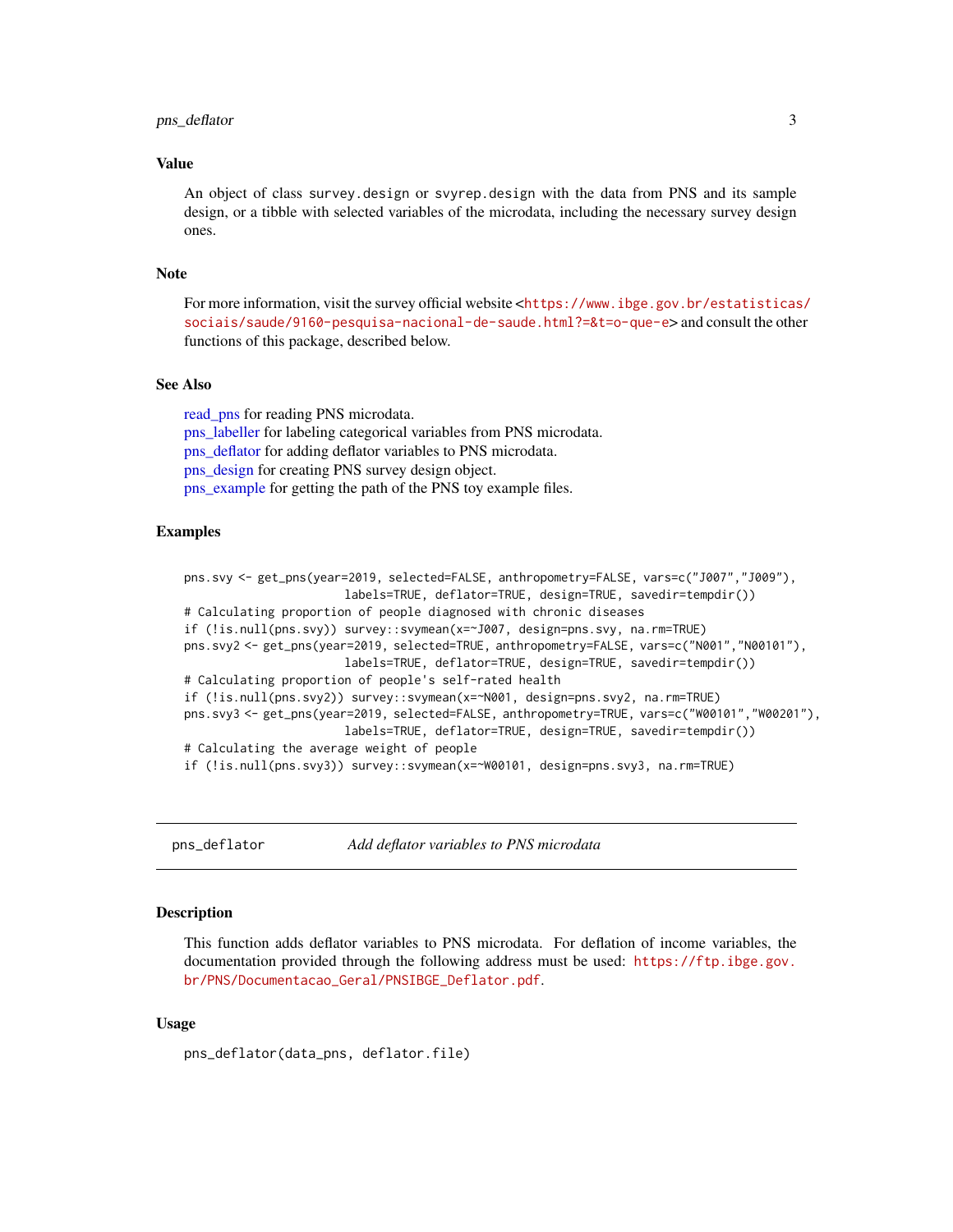#### <span id="page-3-0"></span>Arguments

| data_pns | A tibble of PNS microdata read with read_pns function.                                         |
|----------|------------------------------------------------------------------------------------------------|
|          | deflator file The deflator file for selected survey available on official website: (select the |
|          | deflator zip file) - https://ftp.ibge.gov.br/PNS/Documentacao_Geral/.                          |

#### Value

A tibble with the data provided from PNS survey and the deflator variables added for use.

#### Note

For more information, visit the survey official website <[https://www.ibge.gov.br/estatisticas](https://www.ibge.gov.br/estatisticas/sociais/saude/9160-pesquisa-nacional-de-saude.html?=&t=o-que-e)/ [sociais/saude/9160-pesquisa-nacional-de-saude.html?=&t=o-que-e](https://www.ibge.gov.br/estatisticas/sociais/saude/9160-pesquisa-nacional-de-saude.html?=&t=o-que-e)> and consult the other functions of this package, described below.

#### See Also

get pns for downloading, labeling, deflating and creating survey design object for PNS microdata. [read\\_pns](#page-7-1) for reading PNS microdata. [pns\\_labeller](#page-6-1) for labeling categorical variables from PNS microdata. [pns\\_design](#page-3-1) for creating PNS survey design object. pns example for getting the path of the PNS toy example files.

#### Examples

```
# Using data read from disk
input_path <- pns_example(path="input_example.txt")
data_path <- pns_example(path="exampledata.txt")
dictionary.path <- pns_example(path="dictionaryexample.xls")
deflator.path <- pns_example(path="deflatorexample.xls")
pns.df <- read_pns(microdata=data_path, input_txt=input_path, vars=c("J007","J009"))
pns.df <- pns_labeller(data_pns=pns.df, dictionary.file=dictionary.path)
pns.df <- pns_deflator(data_pns=pns.df, deflator.file=deflator.path)
# Downloading data
pns.df2 <- get_pns(year=2019, selected=FALSE, anthropometry=FALSE, vars=c("J007","J009"),
```

```
labels=TRUE, deflator=FALSE, design=FALSE, savedir=tempdir())
deflator.path2 <- pns_example(path="deflatorexample.xls")
pns.df2 <- pns_deflator(data_pns=pns.df2, deflator.file=deflator.path2)
```
<span id="page-3-1"></span>pns\_design *Create PNS survey object with its sample design*

#### **Description**

This function creates PNS survey object with its sample design for analysis using survey package functions.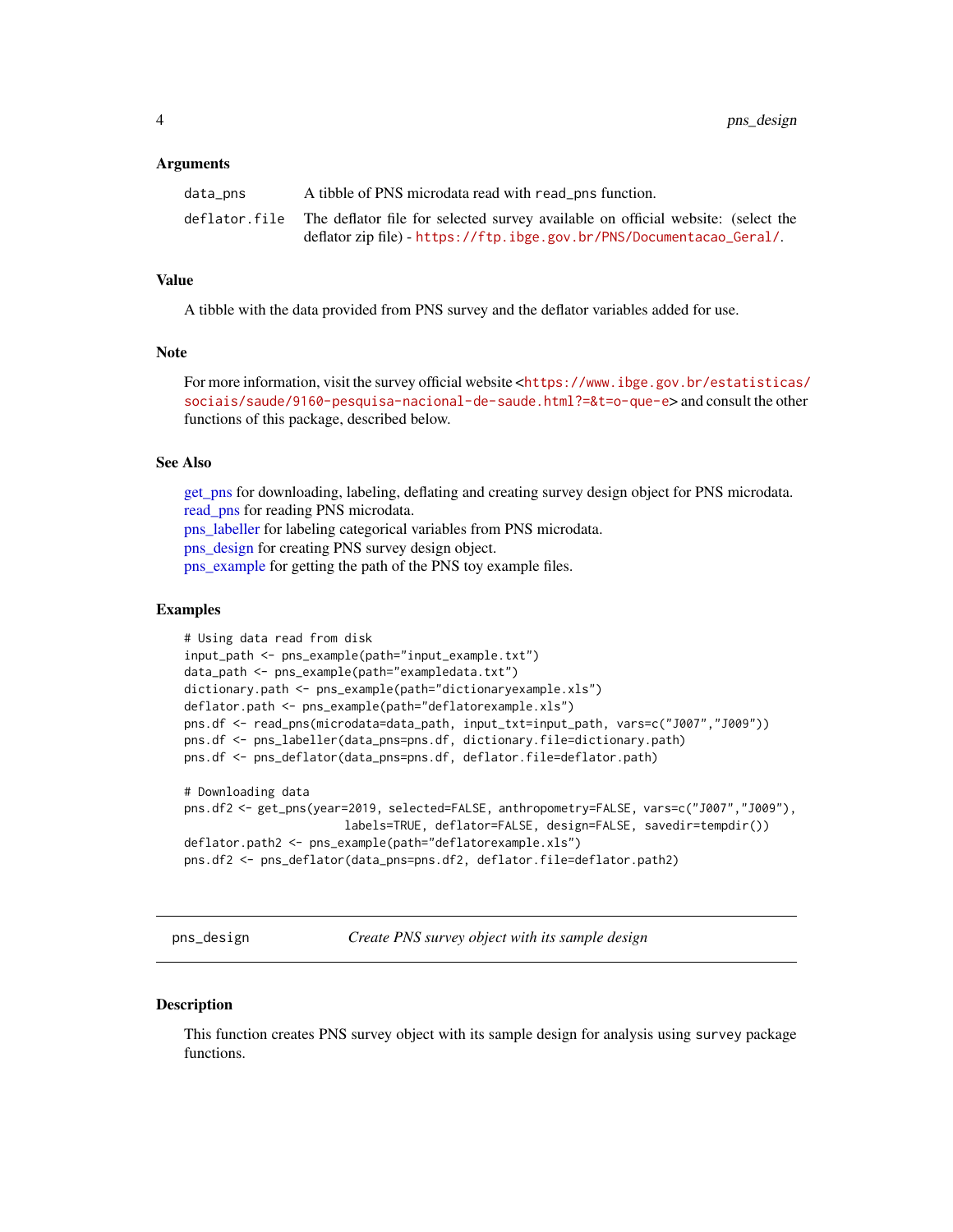# <span id="page-4-0"></span>pns\_design 5

#### Usage

```
pns_design(data_pns)
```
#### Arguments

data\_pns A tibble of PNS microdata read with read\_pns function.

# Value

An object of class survey.design or svyrep.design with the data from PNS and its sample design.

#### Note

For more information, visit the survey official website <[https://www.ibge.gov.br/estatisticas](https://www.ibge.gov.br/estatisticas/sociais/saude/9160-pesquisa-nacional-de-saude.html?=&t=o-que-e)/ [sociais/saude/9160-pesquisa-nacional-de-saude.html?=&t=o-que-e](https://www.ibge.gov.br/estatisticas/sociais/saude/9160-pesquisa-nacional-de-saude.html?=&t=o-que-e)> and consult the other functions of this package, described below.

#### See Also

[get\\_pns](#page-1-1) for downloading, labeling, deflating and creating survey design object for PNS microdata. [read\\_pns](#page-7-1) for reading PNS microdata.

[pns\\_labeller](#page-6-1) for labeling categorical variables from PNS microdata.

[pns\\_deflator](#page-2-1) for adding deflator variables to PNS microdata.

[pns\\_example](#page-5-1) for getting the path of the PNS toy example files.

#### Examples

```
# Using data read from disk
input_path <- pns_example(path="input_example.txt")
data_path <- pns_example(path="exampledata.txt")
dictionary.path <- pns_example(path="dictionaryexample.xls")
deflator.path <- pns_example(path="deflatorexample.xls")
pns.df <- read_pns(microdata=data_path, input_txt=input_path, vars=c("J007","J009"))
pns.df <- pns_labeller(data_pns=pns.df, dictionary.file=dictionary.path)
pns.df <- pns_deflator(data_pns=pns.df, deflator.file=deflator.path)
pns.svy <- pns_design(data_pns=pns.df)
# Calculating proportion of people diagnosed with chronic diseases
if (!is.null(pns.svy)) survey::svymean(x=~J007, design=pns.svy, na.rm=TRUE)
# Downloading data
pns.df2 <- get_pns(year=2019, selected=FALSE, anthropometry=FALSE, vars=c("J007","J009"),
                       labels=TRUE, deflator=TRUE, design=FALSE, savedir=tempdir())
pns.svy2 <- pns_design(data_pns=pns.df2)
# Calculating proportion of people diagnosed with chronic diseases
if (!is.null(pns.svy2)) survey::svymean(x=~J007, design=pns.svy2, na.rm=TRUE)
```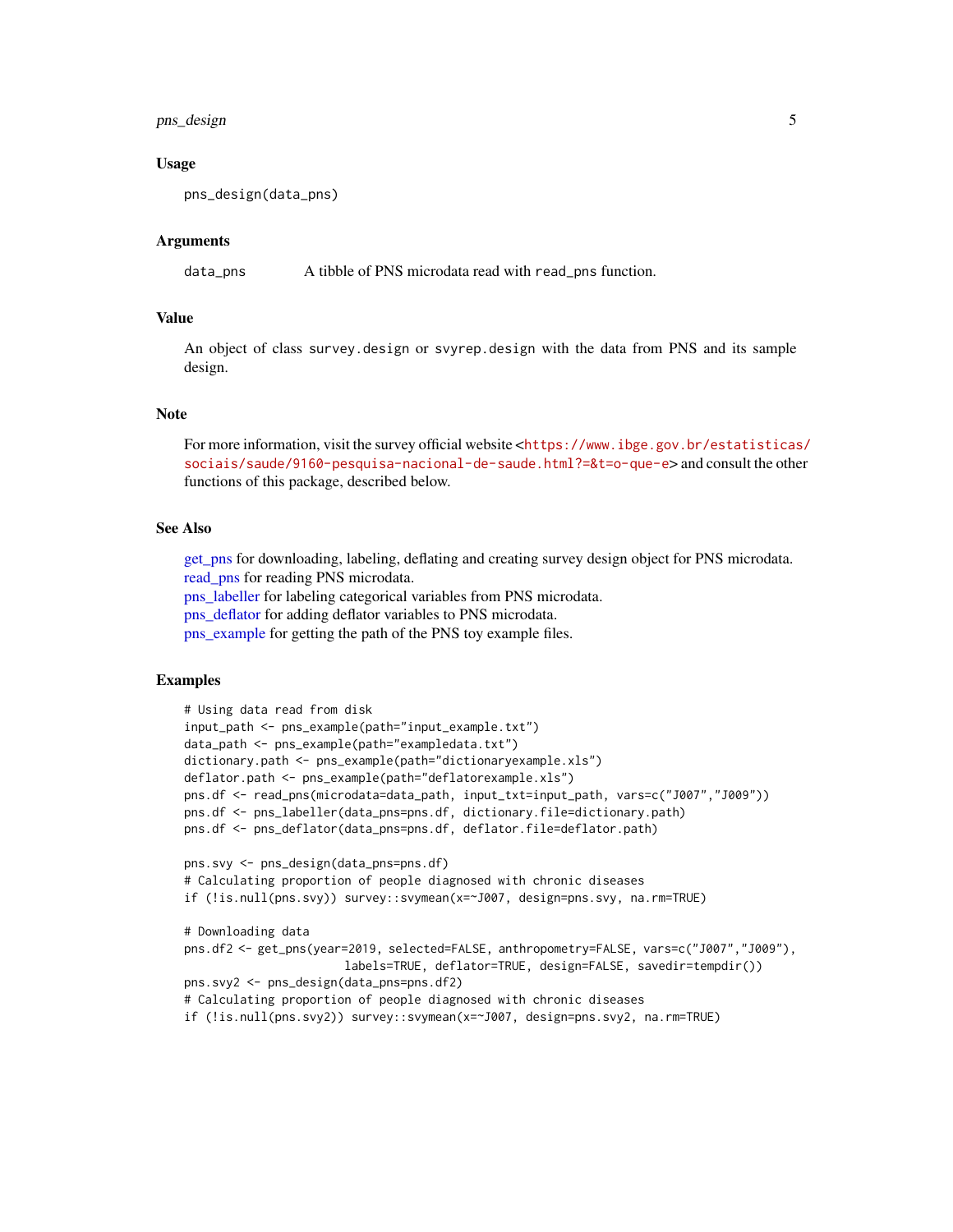<span id="page-5-1"></span><span id="page-5-0"></span>

### **Description**

This function provides the path of the microdata from year 2019 of the PNS toy example files, loaded with this package.

#### Usage

```
pns_example(path = NULL)
```
# Arguments

path Name of file. If NULL, the PNS toy example files names will be listed.

#### Value

A vector with names of all the available PNS toy example files or the path for specific requested PNS toy example file.

#### Note

For more information, visit the survey official website <[https://www.ibge.gov.br/estatisticas](https://www.ibge.gov.br/estatisticas/sociais/saude/9160-pesquisa-nacional-de-saude.html?=&t=o-que-e)/ [sociais/saude/9160-pesquisa-nacional-de-saude.html?=&t=o-que-e](https://www.ibge.gov.br/estatisticas/sociais/saude/9160-pesquisa-nacional-de-saude.html?=&t=o-que-e)> and consult the other functions of this package, described below.

#### See Also

[get\\_pns](#page-1-1) for downloading, labeling, deflating and creating survey design object for PNS microdata. read pns for reading PNS microdata.

[pns\\_labeller](#page-6-1) for labeling categorical variables from PNS microdata.

[pns\\_deflator](#page-2-1) for adding deflator variables to PNS microdata.

[pns\\_design](#page-3-1) for creating PNS survey design object.

#### Examples

```
pns_example()
pns_example(path="exampledata.txt")
pns_example(path="input_example.txt")
pns_example(path="dictionaryexample.xls")
pns_example(path="deflatorexample.xls")
```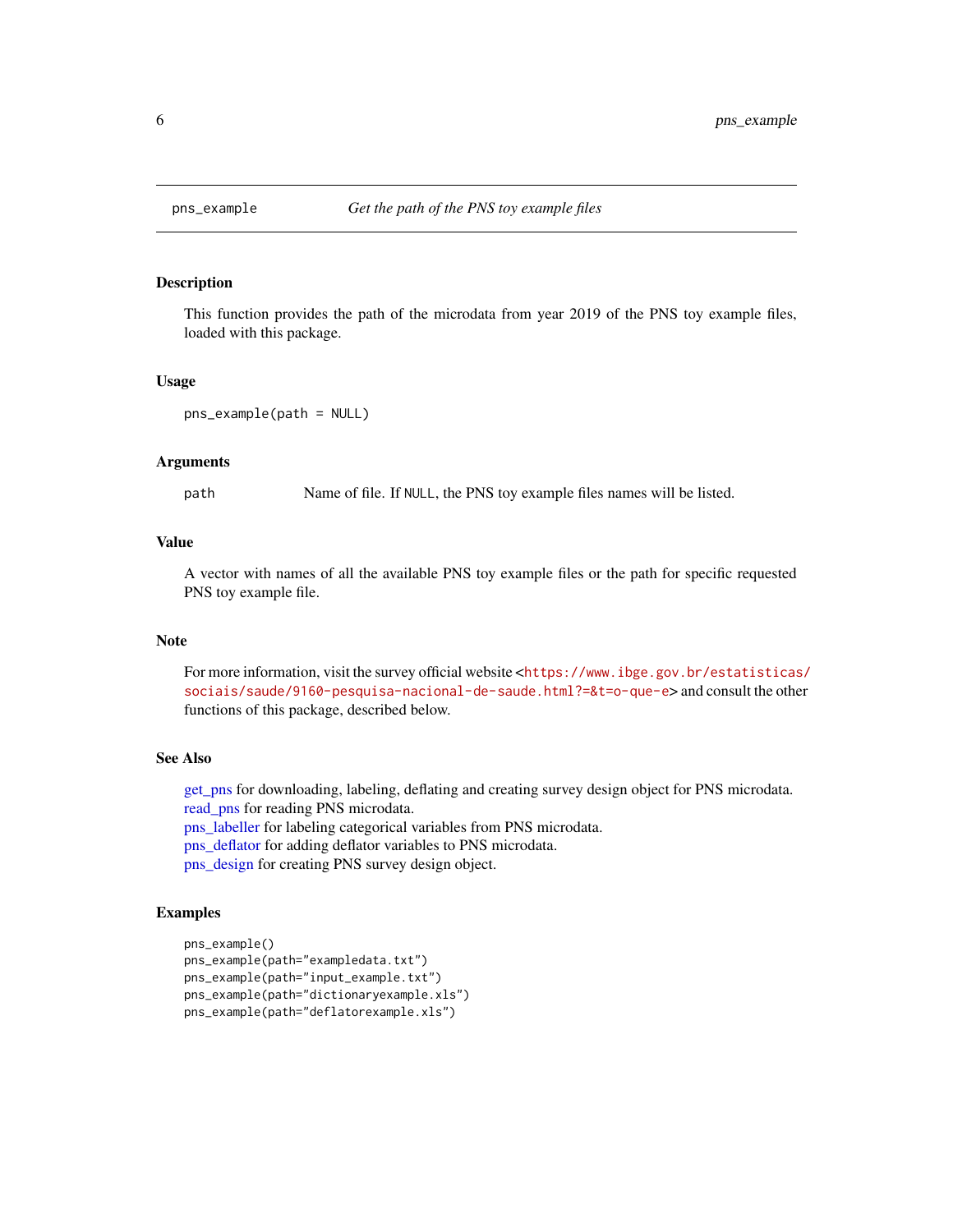<span id="page-6-1"></span><span id="page-6-0"></span>

#### Description

This function labels categorical variables from PNS microdata.

#### Usage

```
pns_labeller(data_pns, dictionary.file)
```
#### Arguments

data\_pns A tibble of PNS microdata read with read\_pns function.

#### dictionary.file

The dictionary file for selected survey available on official website: (select the dictionary and input zip file, according to the appropriated year, microdata folder and then, inside, documentation) - <https://ftp.ibge.gov.br/PNS/>.

#### Value

A tibble with the data provided from PNS survey and its categorical variables as factors with related labels.

# Note

For more information, visit the survey official website <[https://www.ibge.gov.br/estatisticas](https://www.ibge.gov.br/estatisticas/sociais/saude/9160-pesquisa-nacional-de-saude.html?=&t=o-que-e)/ [sociais/saude/9160-pesquisa-nacional-de-saude.html?=&t=o-que-e](https://www.ibge.gov.br/estatisticas/sociais/saude/9160-pesquisa-nacional-de-saude.html?=&t=o-que-e)> and consult the other functions of this package, described below.

#### See Also

[get\\_pns](#page-1-1) for downloading, labeling, deflating and creating survey design object for PNS microdata. read pns for reading PNS microdata. [pns\\_deflator](#page-2-1) for adding deflator variables to PNS microdata.

[pns\\_design](#page-3-1) for creating PNS survey design object.

[pns\\_example](#page-5-1) for getting the path of the PNS toy example files.

#### Examples

```
# Using data read from disk
input_path <- pns_example(path="input_example.txt")
data_path <- pns_example(path="exampledata.txt")
dictionary.path <- pns_example(path="dictionaryexample.xls")
pns.df <- read_pns(microdata=data_path, input_txt=input_path, vars=c("J007","J009"))
pns.df <- pns_labeller(data_pns=pns.df, dictionary.file=dictionary.path)
```
# Downloading data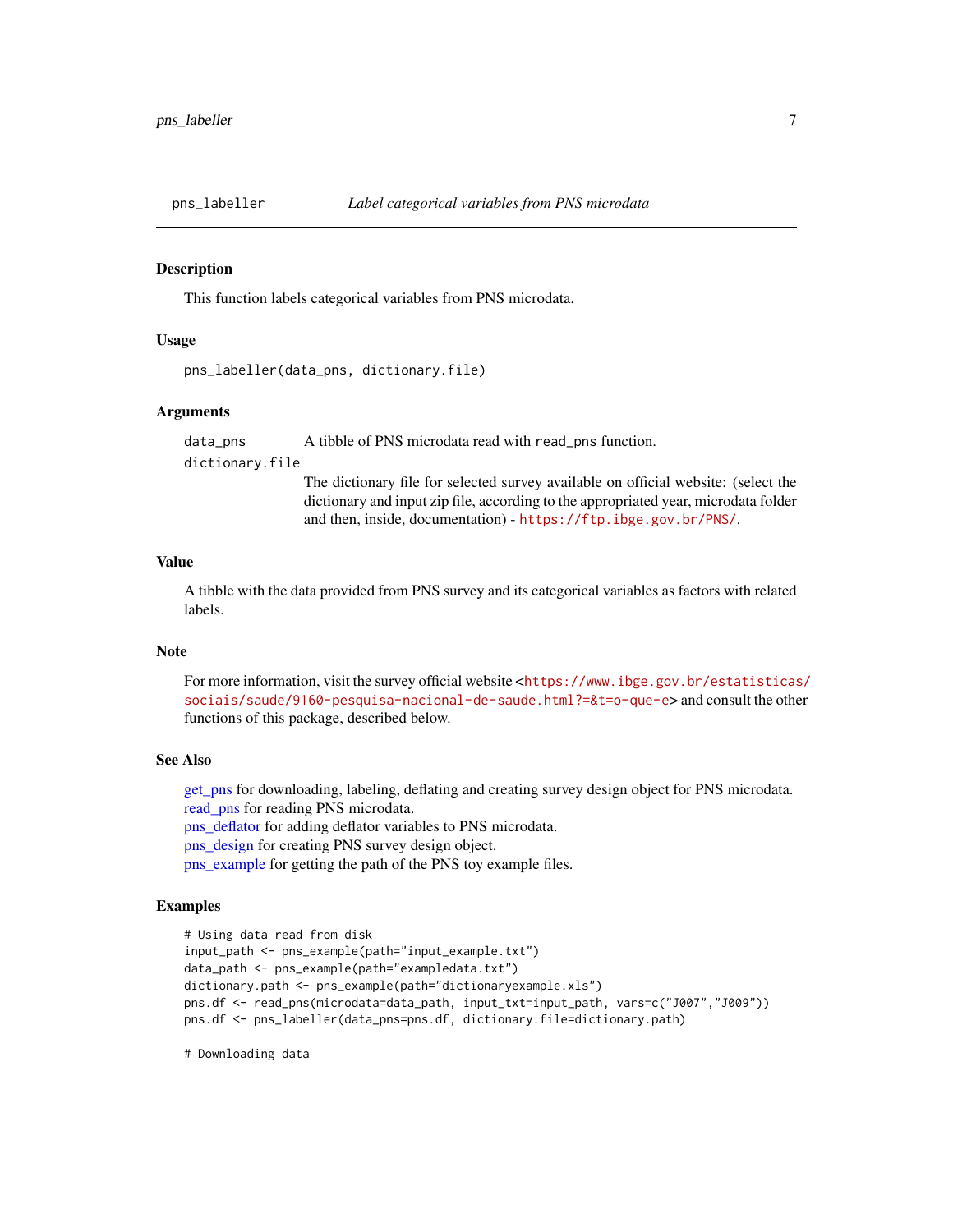```
pns.df2 <- get_pns(year=2019, selected=FALSE, anthropometry=FALSE, vars=c("J007","J009"),
                       labels=FALSE, deflator=FALSE, design=FALSE, savedir=tempdir())
dictionary.path2 <- pns_example(path="dictionaryexample.xls")
pns.df2 <- pns_labeller(data_pns=pns.df2, dictionary.file=dictionary.path2)
```
#### <span id="page-7-1"></span>read\_pns *Read PNS microdata*

# Description

This function reads PNS microdata.

#### Usage

```
read_pns(microdata, input_txt, vars = NULL)
```
#### Arguments

| microdata | A text file containing microdata from PNS survey, available on official website:<br>(select a microdata file, according to the appropriated year, microdata folder and<br>then, inside, data) - https://ftp.ibge.gov.br/PNS/.                                                         |
|-----------|---------------------------------------------------------------------------------------------------------------------------------------------------------------------------------------------------------------------------------------------------------------------------------------|
| input_txt | A text file, related to the microdata, containing the input script for SAS, available<br>on official website: (select the dictionary and input zip file, according to the<br>appropriated year, microdata folder and then, inside, documentation) - https:<br>//ftp.ibge.gov.br/PNS/. |
| vars      | Vector of variable names to be kept for analysis. Default is to keep all variables.                                                                                                                                                                                                   |

#### Value

A tibble with selected variables of the microdata, including the necessary survey design ones.

#### Note

For more information, visit the survey official website <[https://www.ibge.gov.br/estatisticas](https://www.ibge.gov.br/estatisticas/sociais/saude/9160-pesquisa-nacional-de-saude.html?=&t=o-que-e)/ [sociais/saude/9160-pesquisa-nacional-de-saude.html?=&t=o-que-e](https://www.ibge.gov.br/estatisticas/sociais/saude/9160-pesquisa-nacional-de-saude.html?=&t=o-que-e)> and consult the other functions of this package, described below.

#### See Also

[get\\_pns](#page-1-1) for downloading, labeling, deflating and creating survey design object for PNS microdata. [pns\\_labeller](#page-6-1) for labeling categorical variables from PNS microdata. [pns\\_deflator](#page-2-1) for adding deflator variables to PNS microdata. [pns\\_design](#page-3-1) for creating PNS survey design object. [pns\\_example](#page-5-1) for getting the path of the PNS toy example files.

<span id="page-7-0"></span>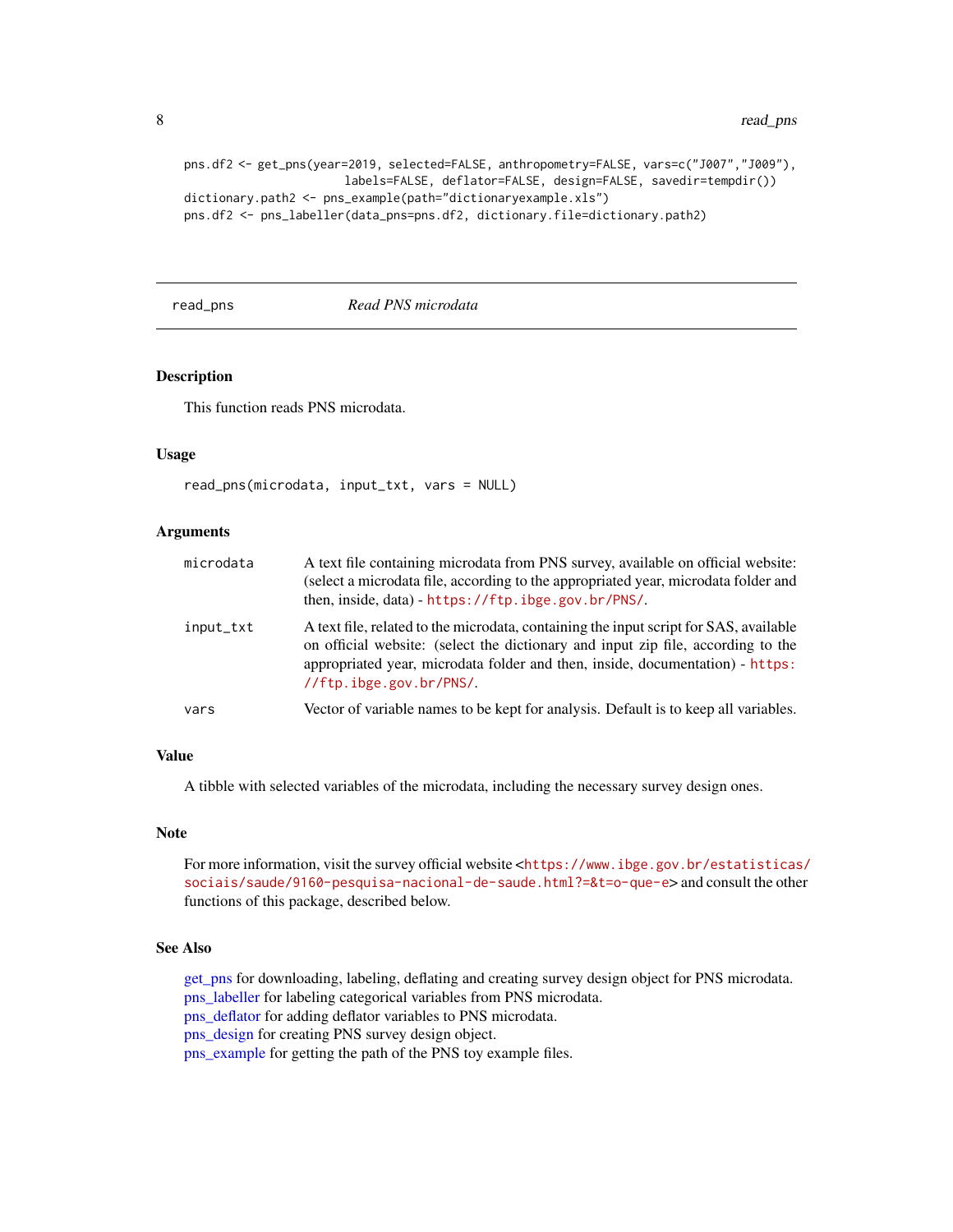#### read\_pns 9

# Examples

```
input_path <- pns_example(path="input_example.txt")
data_path <- pns_example(path="exampledata.txt")
pns.df <- read_pns(microdata=data_path, input_txt=input_path, vars=c("J007","J009"))
```